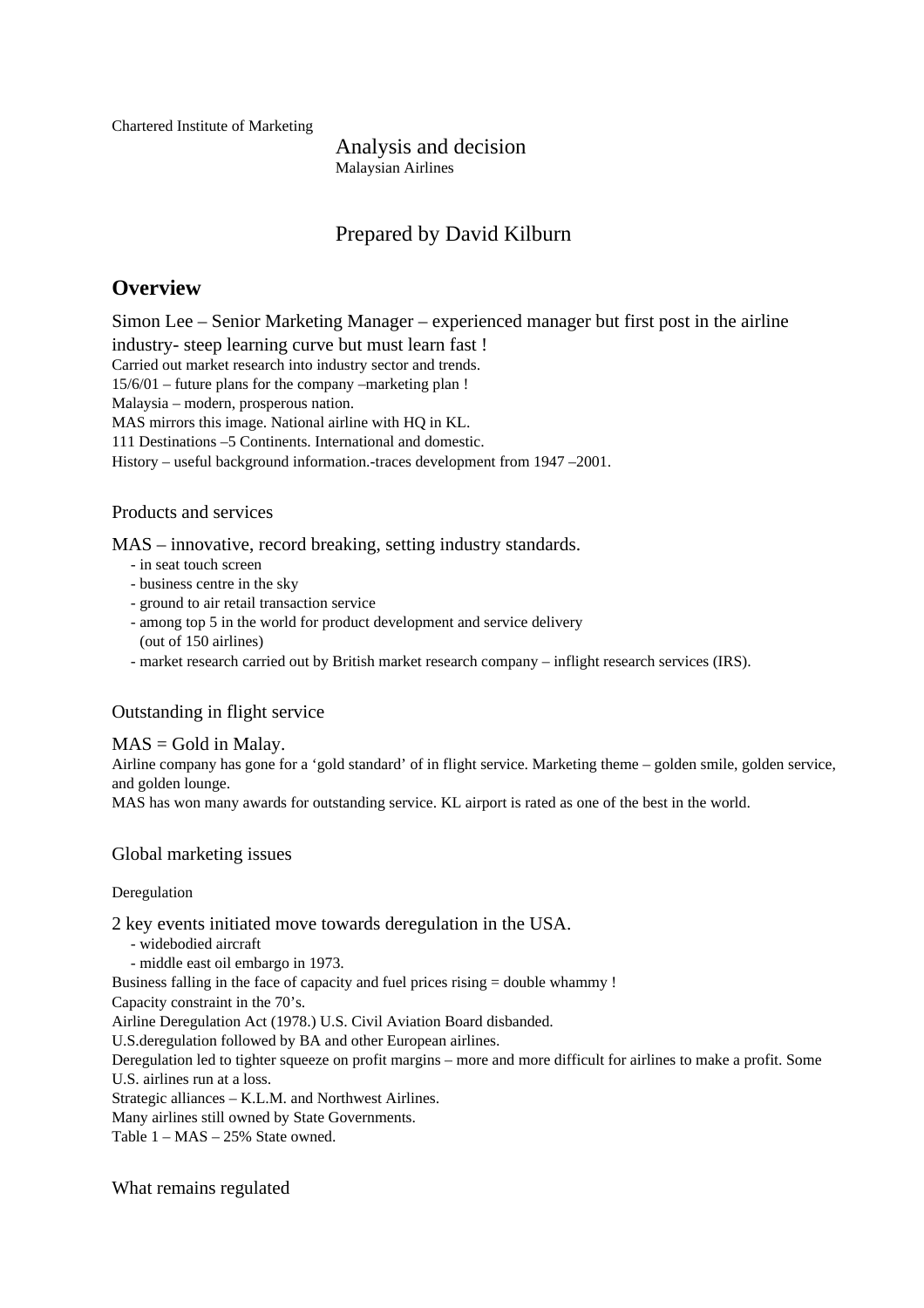### International

1990's U.S. made a concerted effort to liberalise its international aviation markets. April 2000 – U.S. concluded 45 'open skies' agreements – anything goes!

### New carriers

Deregulation has opened airline business to newcomers ! 1978 –43 carriers certified for scheduled service.

2001- 86 ……………………………………….

By 1998, new airlines offering direct, no frills low cost service began to emerge – EASY JET,GO etc. Low prices for used aircraft and availability of pilots ( cf. Tony Underwood –ex RAF pilot joined EASYJET.)

### Increased Competition

Unprecedented competition today! Biggest increase in competition – small and medium sized markets.

### Pricing

Complex business – price depends on first/economy/business, length of stay, when ticket bought, open and flexible ticket or fixed flight (no changes allowed),Airlines can charge premiums for better service(Do MAS exploit their superb service?) \* Many fares now discounted in real terms- prices of air tickets have fallen 35% since deregulation in 1978.!!

### Growth in air travel

Figure 1 – Market life cycle Middle East and Latin America – poised for growth. Figure 2 – GDP – linked to propensity to travel by air. Logical!

### **Trends**

Growth in one parent families, multiple structure families- in developed world could exert increase in air travel (\*opp.)Leisure travel growing faster than business travel (\*opp). 80/20 – leisure /business – global trend ! However, business class travel is more profitable.! e.g. B.A. Club World – 25% revenue from 8% of passengers 75% revenue from 95% of passengers

### Table 2

MAS – ranked 35<sup>th</sup> in world.(valued by sales). Yet they are in the top 5 for service- mismatch – should be selling more ! (\*Opportunity) Less than 8% of its employees involved with airline sales

#### Distribution

Computer reservation system (CRS)

System –vital for tracking millions of passengers who fly every day! CRS have a powerful impact on travel agents and the travel industry.

Jan 2001- CRS –shareholding turmoil due to AA takeover of TWA. Causes disruption – AA have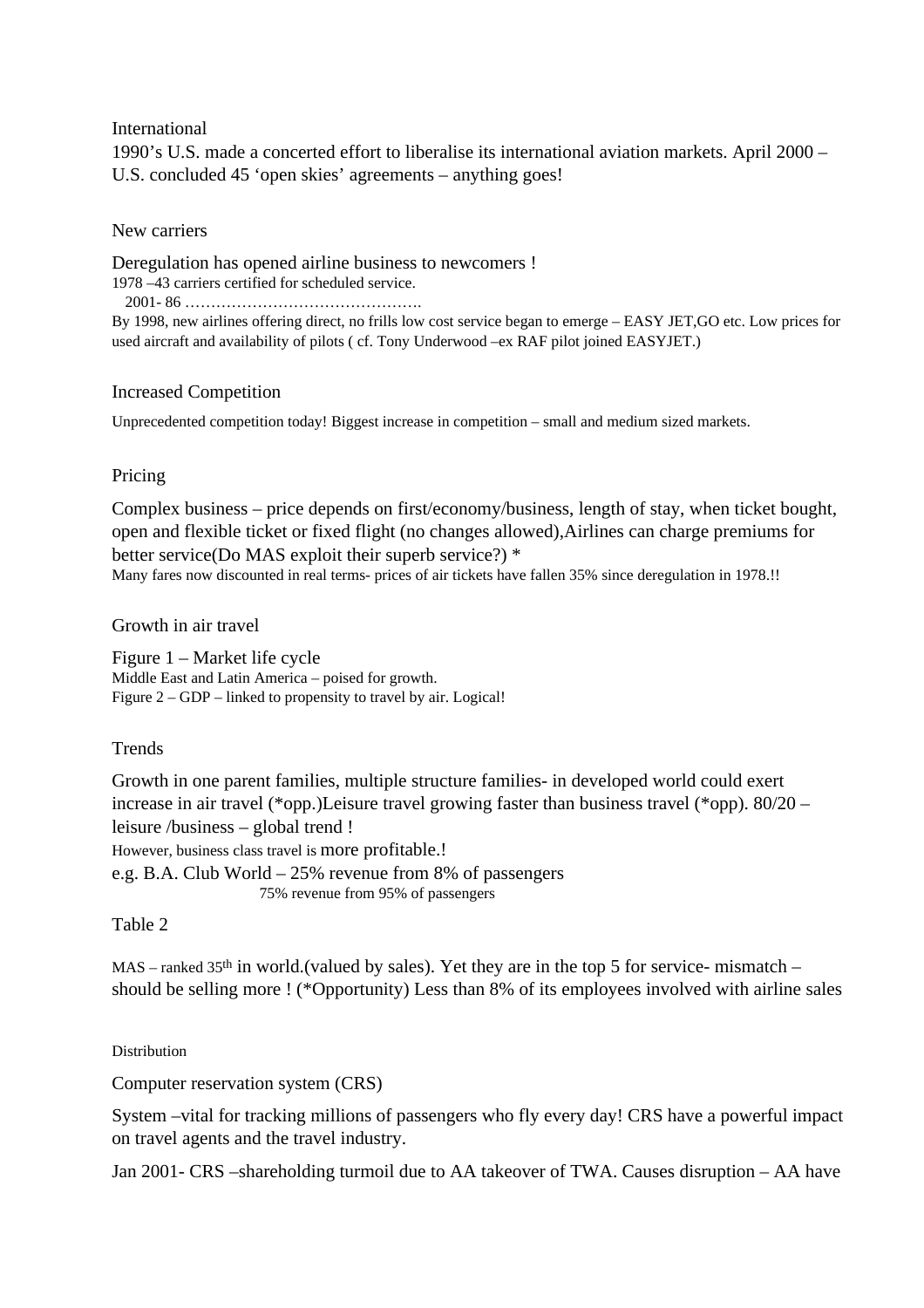to divest TWA's share in Worldspan.

Competition and strategic alliances

Table 3 – 1994 –280 alliances – 1998 –502 alliances.

Equity stakes declining – marketing and technical co-operation is the name of the game. Airline business moving from regulation and state ownership to global consolidation and possibly cartels which can charge consumers high prices for tickets.

(Should MAS form a strategic alliance with another airline to lower its unit cost and take advantage of additional capacity and traffic, thereby cushioning itself from the impact of a global downturn?)

## Frequent flyer programmes (FFP)

Growing in popularity –linked to air miles (well documented)

## Code sharing

Code sharing agreements allow 2 different airlines to offer better co-ordinated services to their consumers. Also ties in marketing and FFP's. Codesharing=expanding global reach.

## E-distribution.

MAS – 85% comes from travel agents. MAS –keeen to develop loyalty –already offers FFP. With e-ticketing – charge to credit card over the internet.- eliminates booking fee which is currently \$3.80 x 50% of MAS's bookings – an expensive and avoidable cost ! Spinoffs – extra insurance sold by IFA's.- very lucrative.

Figure 5

Future= creating new portals vs using old CRS's with new internet face. Important thing is to ensure new e-business is captured effectively!!

Strategic positioning issues for MAS

1998 –Malaysia suffered currency crisis. MAS suffered a heavy loss- US\$69.8million (7th worst in world)

Asian airlines –cheap in terms of costs-low cost of living in the region, low salary levels in Asia etc.

Malaysia –corporate debt restructuring- improvement but not out of the woods yet. Share price has recovered.

MAS –25% revenue from 40% passengers carried, therefore need to increase fares and also need to increase international flights as they are more profitable 75% revenue from 60% passengers carried.

MAS –increasing international flights to India but Indian government is protectionist-difficulty in obtaining landing rights!

Within Malaysia-MAS preferred carrier-national pride! MAS –selling strategy is price driven yet this is a mismatch due to their superior service.

Opportunities for student travel from Indonesia. Malaysia –education centre –British Univs have presence there .Nottingham univ. has a campus there.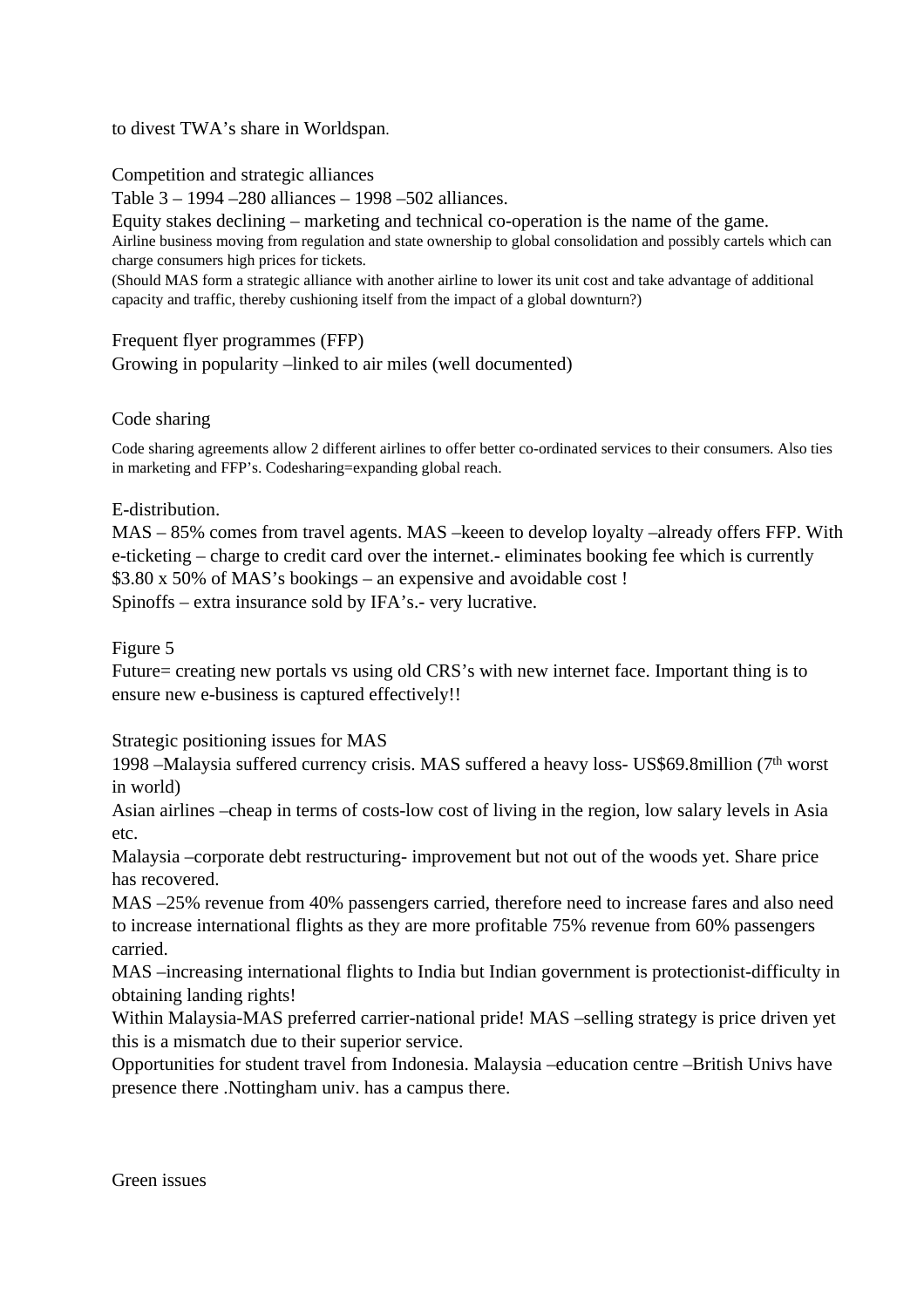Growth in air traffic-dichotomy-pollution/noise. Aircraft –2-3% of carbon dioxide emissions globally.KL airport built 50kms out of town-ecological issues.

High speed rail link –reduces car pollution. Good strategy to reduce pollution and be environmentally friendly.

## Marketing communications

Logos redesigned to reflect changes (page21). MAS work with Leo Burnett BUT spend 3.5%-4% below the industry average.

\*MAS must build a consistent image for its brand. Thematic advertising concentrates on the 'future of travel'-futuristic-e-commerce, technology driven,leisure driven etc.

Mismatch-perceived as a second tier airline rather than a premier airline such as Cathay Pacific, yet it has won so many service awards!

MAS needs to communicate this to the general global consumer. Mirror advertising from Cathay Pacific-strapline and good advertising campaign needed. (Communications Plan).

Link with football Premier League –Chelsea and Man.Utd- global brand. Halo effect. Very big in Asia. MAS already sponsors sporting events but needs to think big! (Possibilities exist – be creative)

## Footnote about Malaysia

Malaysia-multi racial and multi cultural society. Modelled on U.K. Government. Vision 2020-Malaysia to be a fully developed and prosperous nation by then. MAS –ambassador for the new Malaysia. Malaysian economy-dynamic and export oriented. Per capita income is high. High standard of living in Malaysia.Good for micro electronics, consumer goods, appliances, micro chips, and computer accessories. Good hotels have mushroomed –tourism. Double digit growth.Malaysian ringgit depreciated 40% against USdollar but 85% of MAS loans are in US dollars!(Need to charge in dollars wherever possible , otherwise prohibitively expensive)World oil price has increased to US\$ 30 per barrel.\* Spiralling costs –yet they do not charge enough – will have to improve branding to signify a premium service and charge a premium price.!

## SUMMARY

MAS –poor financial performance.YET :-

- company poised for growth
- opportunities for growth in a dynamic country and region
- opportunities for tourism/leisure –Golden Holidays
- international flights –internet distribution will lower costs. At the moment –relies too heavily on travel agents
- India-great market.200m. Indians now in high income bracket
- 1.6m indigenous Indians in Malaysia –have to travel back 'home'for weddings, see friends and relatives etc.
- airline industry will become more concentrated
- by 2010, top 20 airlines will carry 66% of the world's traffic. Therefore MAS has 9 years to be in the top 20 –strategic imperative.
- Malaysia –KL airport must expand to win bigger share of the increased business
- Malaysian government needs to continue to invest and back MAS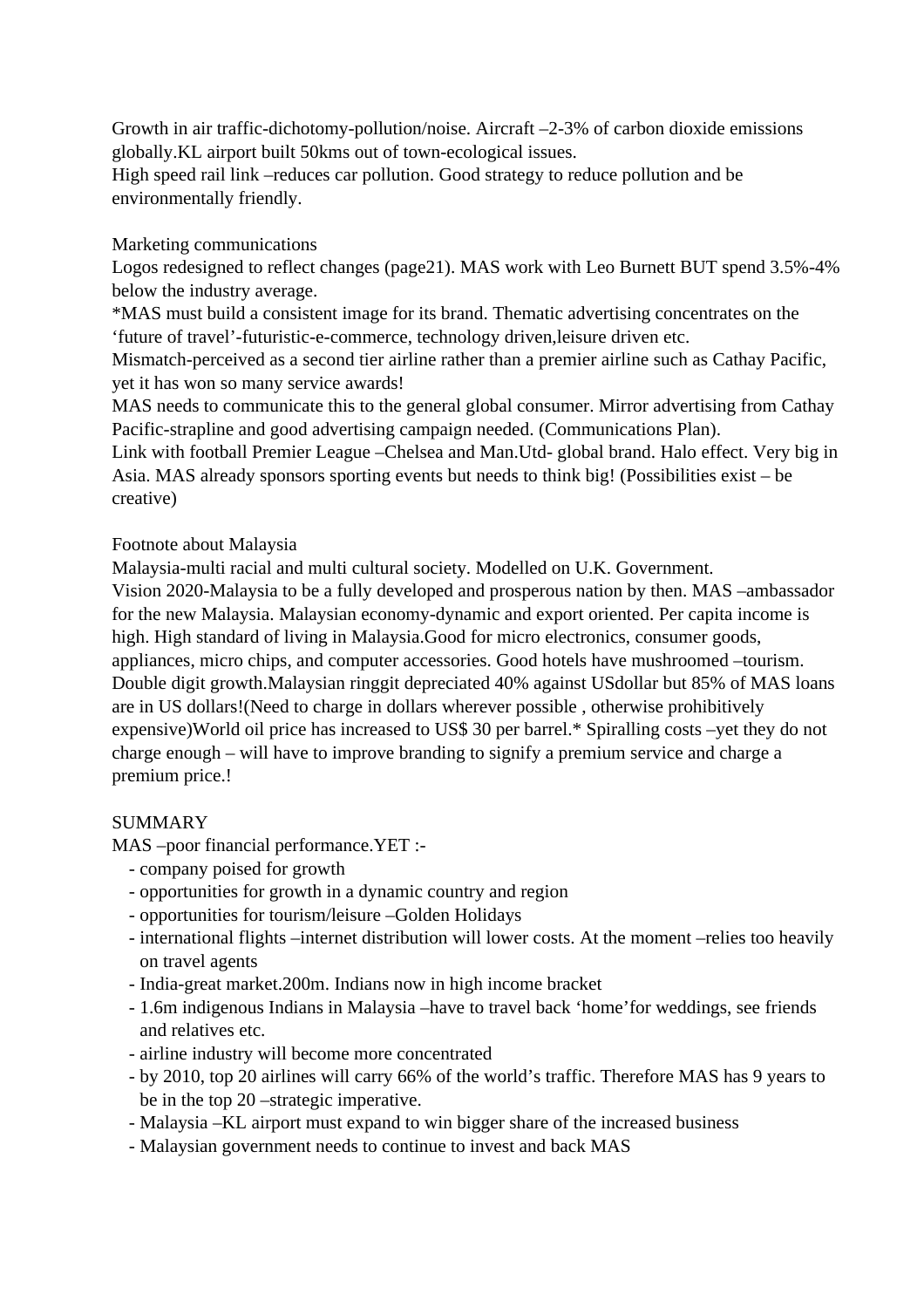APPENDICES

Page 35/6

2 articles about MAS. P.35 – customer service –largely excellent. Won many awards.B747 AND B777 aircraft are equipped with first class and business class seats.

P.36 –article re Australian market. Sydney, Melbourne flights (popular route). Using B747 and B777 – up market flights to capture the Australian market.

MAS positioning themselves upmarket to win a greater share of the Australian market.

\*This is the way forward for other routes/countries too!

P.37 –India. Flights to India have increased with agreement from Indian Govt. This is good news. MAS has more destinations to India than any other international airline.

Has increased fares to India – welcome news. Note however that MAS has not increased fares in the domestic market since 1982!!

Why is this so ? Fares need to be revised upwards carefully – communication plan !\* P.38 e-booking

Nervousness caused by dot.com failures. Speed of response, ease of navigation of websites are vital for e-booking to be successfully implemented.e-booking has reached a plateau. Integrated system – online booking with telephone conversations –reassurance factor –important when booking flights! The need for reassurance is high in airline travel. B.A. has seen a 40% rise in internet bookings this year. 40% of what ?? Still represents only a small percentage of airline industry business.

Delta airlines – 5% of all sales are online. In future – move to online booking will develop gradually.

## **FINANCIAL RATIOS**

Ratios have been calculated for the group as a whole. However, those based on the company indicate a similar picture.

| <b>Liquidity</b>          | 1999/00 | 1998/9 |
|---------------------------|---------|--------|
| Current ratio $= CA : CL$ | 0.62:1  | 0.64:1 |

Efficient in that the company is not tying up capital in working capital. Cash flow allows us to carry high creditors.

## **Profitability**

| Return on shareholder funds $=$ | $(7.9\%)$ | $(1.2\%)$ |
|---------------------------------|-----------|-----------|
| profit after tax                |           |           |
| shareholder funds               |           |           |

Not good and not sustainable. Operating loss even worse and this needs to be remedied for long term financial health. Dividends have been maintained in 2000. Dividends in both 1999 and 2000 have been paid out of reserves ie. Profit generated in previous years.This, too is unsustainable.

| <b>Gearing</b> | 1999/00 | 1998/9 |
|----------------|---------|--------|
|----------------|---------|--------|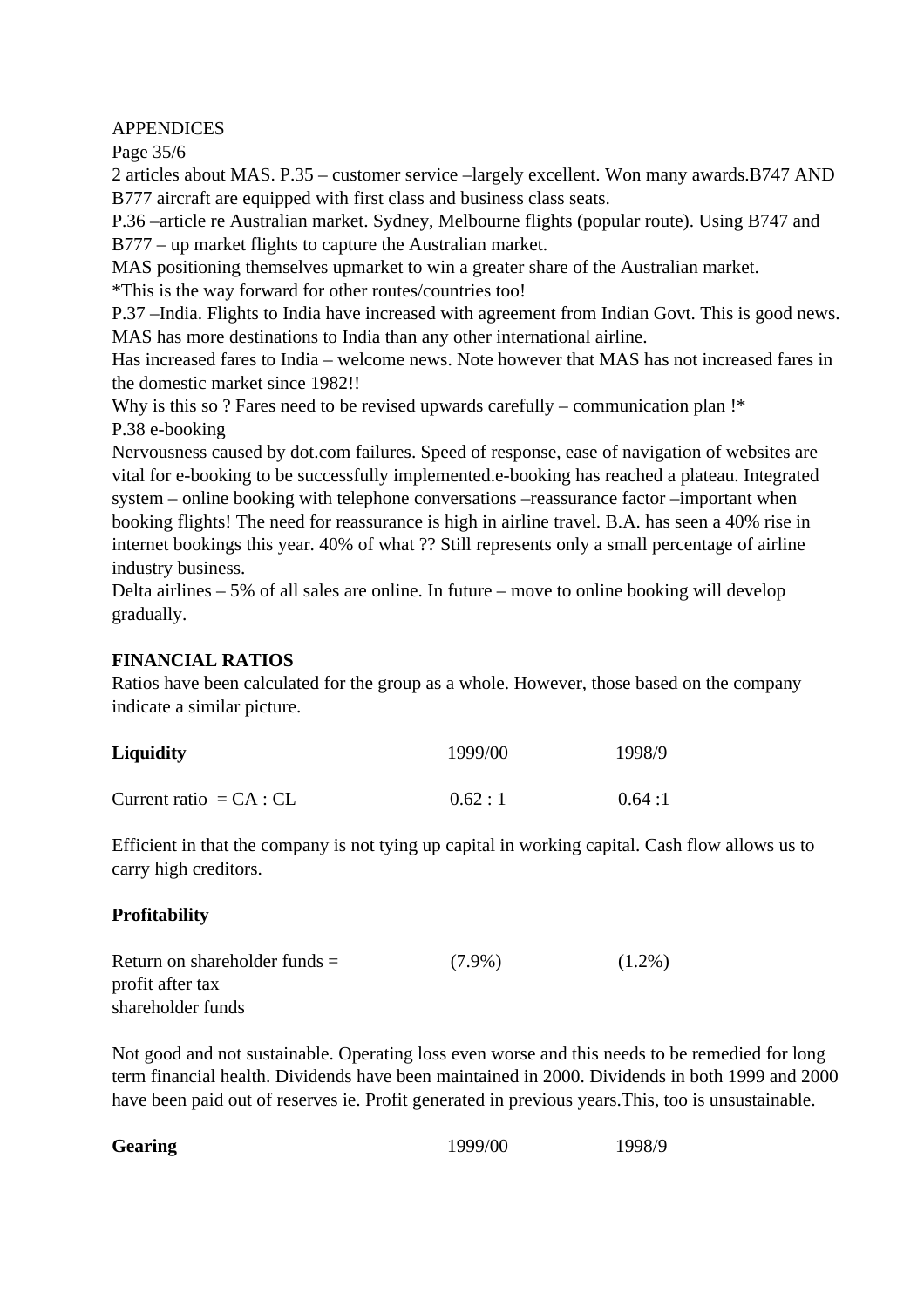| Debt   |      |      |
|--------|------|------|
| Equity | 291% | 294% |

Highly geared. Debt capacity could be full now which may make future borrowing difficult. In addition, a future share issue would also be difficult due to operating losses and the consequent negative earnings per share.

## **Efficiency**

| Return on assets $=$ |       |           |
|----------------------|-------|-----------|
| Operating profit     |       |           |
| Total assets         | (8.3% | $(6.7\%)$ |

Again not good news due to the losses in each year.

## **Consolidated cash flow**

The business is generating cash – the losses have occurred because of the amount of necessary accounting write-offs (e.g. £1.1m depreciation) and the cost of financing the business.(eg. £563,000 interest).

The cash generation from operations has fallen from £1m in 1999 to £429,004 in 2000. This will not even cover next year's interest charge \*, let alone the depreciation. However, the overall cash balance has increased in 2000 due to huge sale of assets £3.3m (in addition to nearly £1m last year) How sustainable is this ?

\* Both fuel costs and interest costs rose as a result of the depreciation of the Malaysian ringgit.

## **Segmental information/performance highlight/other analyses**

This is largely common sense**.** A lot of the operating statistics show growth, but no profit. All 5 segments of business activity made a loss in 2000 eg. Cargo services increased turnover 3 times but doubled its loss. The company has improved efficiency in that overall turnover has increased by 9% whilst assets have decreased by 7.5%

## **Possible questions**

- **1. Prepare a Communications Plan to optimise MAS's superior customer service, thereby increasing sales and profitability.**
- 2. By forming a strategic alliance with another airline, how would this secure